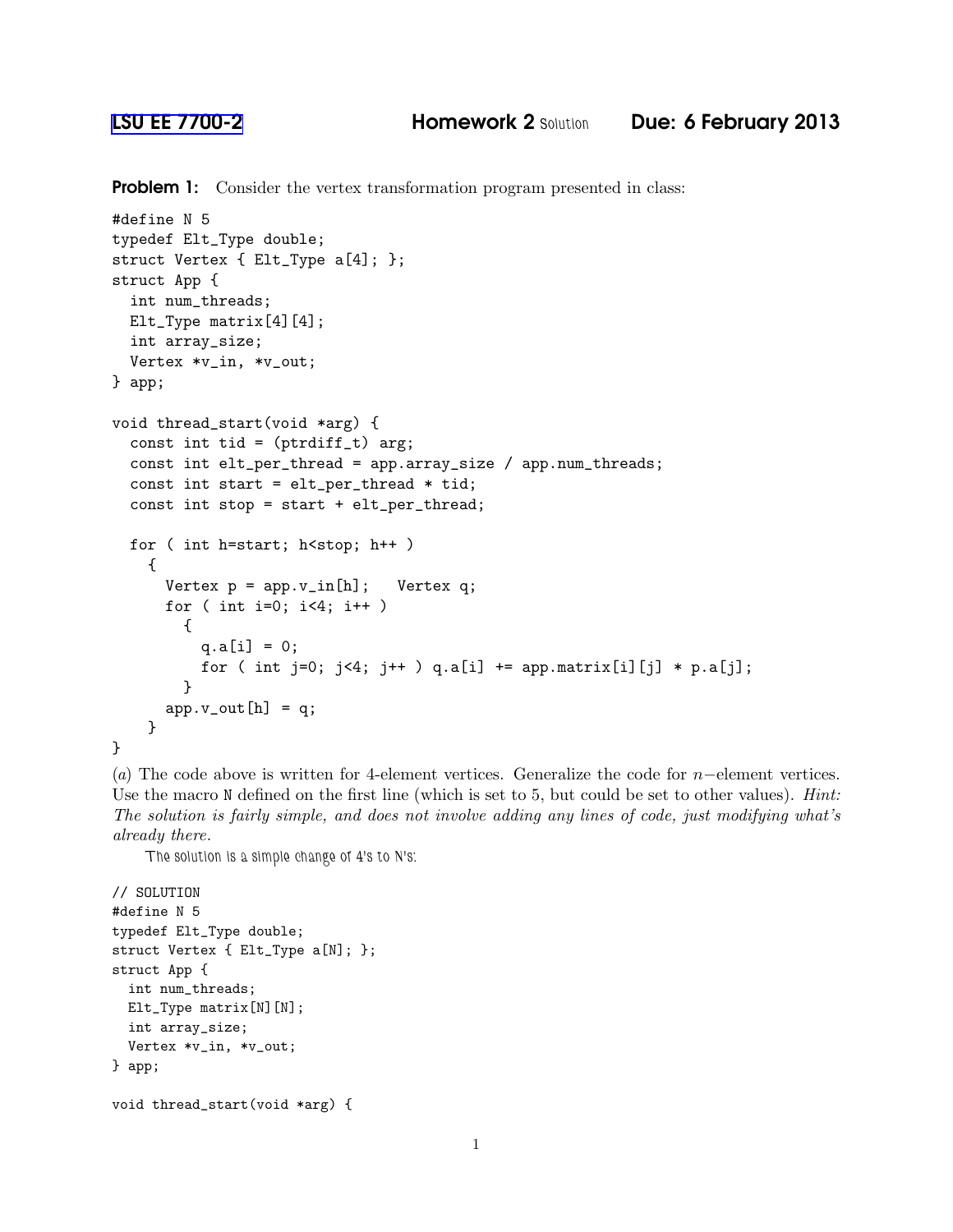```
const int tid = (ptrdiff_t) arg;
  const int elt_per_thread = app.array_size / app.num_threads;
  const int start = elt_per_thread * tid;
  const int stop = start + elt_per_thread;
  for ( int h=start; h<stop; h++ )
    {
      Vertex p = app.v_in[h]; Vertex q;
      for ( int i=0; i< N; i++ )
        {
          q.a[i] = 0;for ( int j=0; j\le N; j++ ) q.a[i] += app.maxrix[i][j] * p.a[j];
        }
     app.v_out[h] = q;}
}
```
(*b*) Compute the number of floating-point operations per vertex when  $n = 5$ . A multiply-add should be counted as one floating-point operation (the multiply and the add).

*There will be*  $5^2 - 5 = 20$  *multiply-adds and 5 multiplies per vertex.* 

 $(c)$  Compute the amount of data transferred per vertex when  $n = 5$ . Consider both single- and double-precision numbers. (The code above is written for double-precision FP numbers, which are 8 bytes. Changing the typedef type to float will convert the code to use single-precision FP numbers, which are 4 bytes.)

*Each vertex is 5 elements, and so its size is 20 bytes for single precision and 40 for double precision. A vertex is both read and written, so the transfer size is 40 B single and 80 B double. This assumes that the matrix will be read from memory just once, and so its size,*  $20 \times 8 = 160 B$ , is insignificant when the array size is thousands of vertices.

(*d*) Repeat the problem for n–element vertices and an  $n \times n$  matrix. Assume that  $n \ll$  the number of vertices.

 $\pi$ here will be  $n^2-n$  multiply-add instructions and  $n$  multiply instructions per vertex. The data transfer size per *vertex will be*  $2 \times 4 \times n$  B single precision and  $2 \times 8 \times n$  B double precision, we still don't count the matrix since n is *small. If* n *were above a certain size then some or all of the matrix would have to be read for each vertex. In that case* the data transfer amount would be  $(2+n^2)4n\,\mathrm{B}$  for single precision and  $(2+n^2)8n\,\mathrm{B}$  for double precision, which is *a big difference.*

*The "certain size" at which the matrix would have to be re-read depends on the characteristics of the GPU. For the code given above, which does not need much other storage, the matrix could be placed in shared memory which has a capacity of* 48 kiB*. It could also be placed in constant memory, but that size is only* 8 kiB*.*